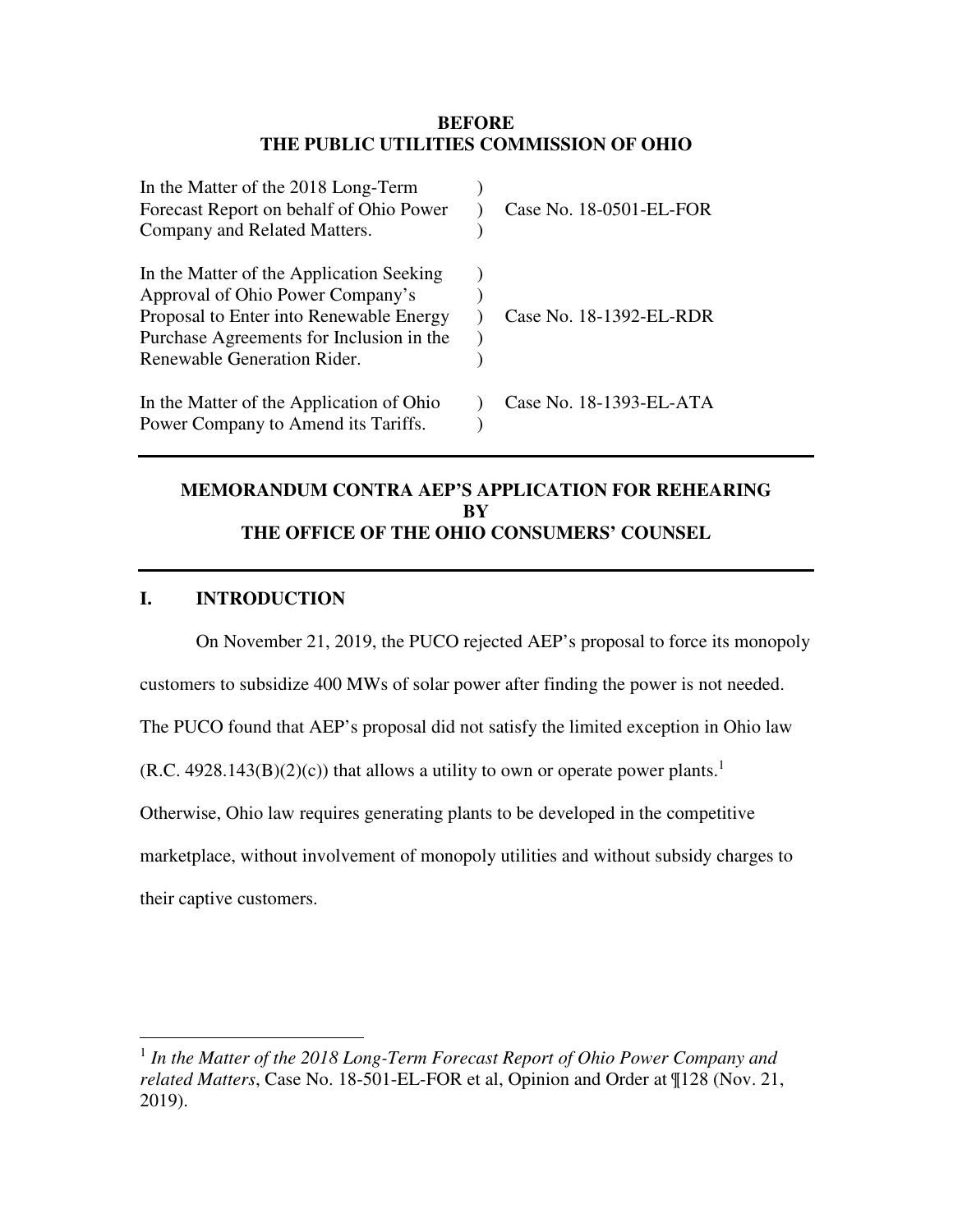On December 23, 2019, AEP filed an application for rehearing, that, by its own admission, does not challenge the merits of the PUCO's decision.<sup>2</sup> Instead, AEP simply asks that the PUCO "clarify" a remark made in its order that a different "legal and regulatory framework" exists in Ohio that would permit AEP (or its affiliates) to collect solar power costs from its monopoly customers.<sup>3</sup>

And AEP seeks a ruling that it can pursue a green power tariff to collect the costs of the solar power from customers,<sup>4</sup> despite that issue not even being before the PUCO in this part of the case.<sup>5</sup> It would seem that AEP is interested in other paths to collect solar power subsidies from its captive monopoly customers. If it is indeed AEP's intention to charge monopoly consumers for solar power, then the PUCO should put a stop to any AEP legal maneuvering around Ohio law.

Solar power is a good thing. And AEP should focus on delivering solar power to Ohioans through competitive markets instead of through its monopoly service.

## **II. ARGUMENT**

## **A. Ohio law requires applications for rehearing to address "matters determined in the proceeding." None of the issues AEP has raised were "matters determined in the proceeding."**

## 1. **Rehearing to clarify ways that AEP can collect solar subsidies from customers should be denied**.

R.C. 4903.10 sets the jurisdictional requirements for seeking rehearing of a PUCO

decision. Under that Ohio law, "any party that has entered an appearance in person or by

-

<sup>&</sup>lt;sup>2</sup> *Id.*, AEP Application for Rehearing, Memorandum in Support at 4-5 (Dec. 23, 2019).

<sup>3</sup> *Id.* at 5.

<sup>4</sup> *Id.* at 6.

<sup>5</sup> *In the Matter of the 2018 Long-Term Forecast Report of Ohio Power Company and related Matters*, Case No. 18-501-EL-FOR *et al*., Entry at ¶32 (Oct. 22, 2018).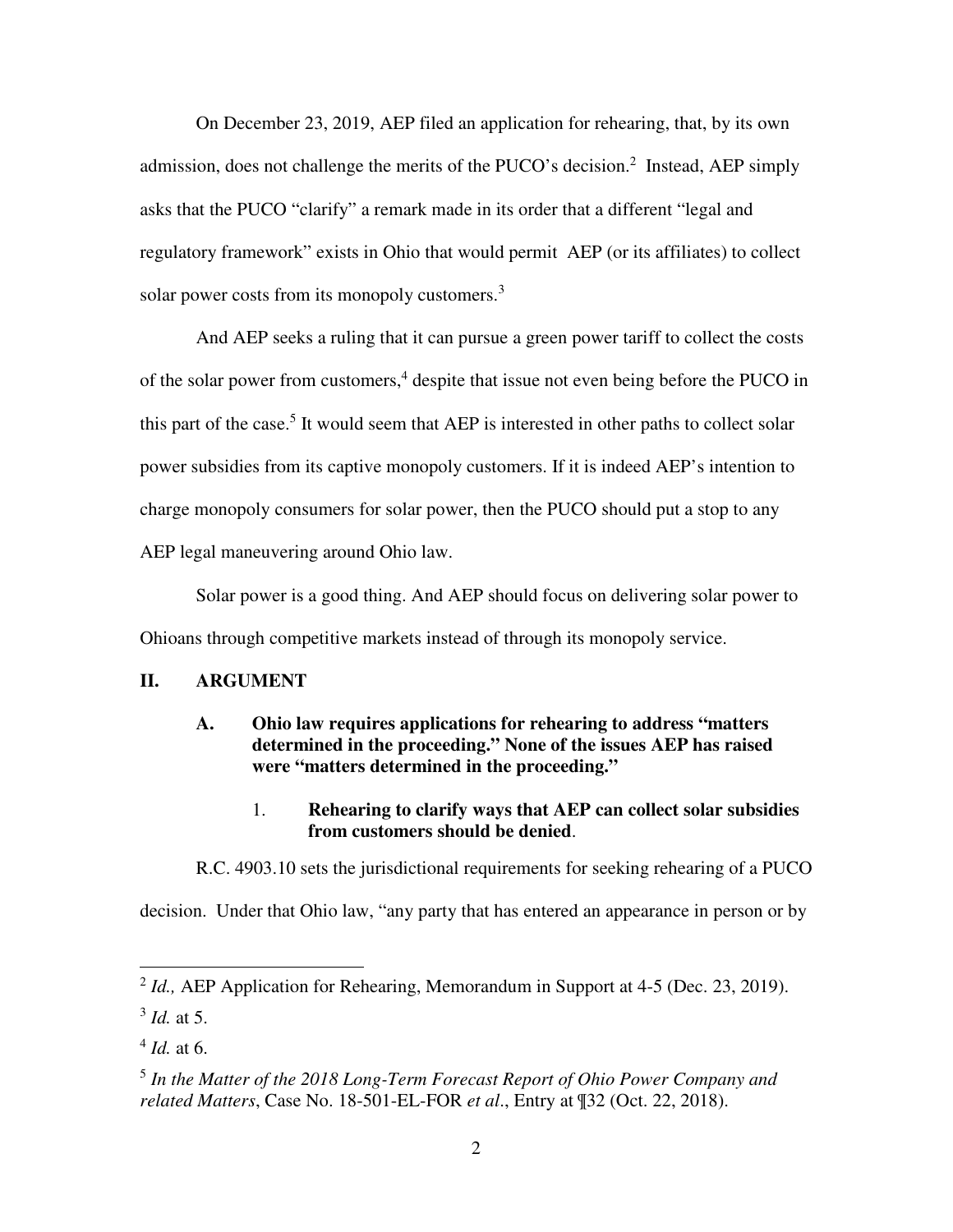counsel in a proceeding *may apply for rehearing in respect to any matters determined in the proceeding.*" (emphasis added). This law reflects that to "rehear" means that the PUCO must give new consideration to the same matter it previously determined in its Opinion and Order.

 It seems AEP is asking the PUCO on rehearing to clarify that it can file an application under a different Ohio law (R.C. 4905.31) and collect solar subsidies from customers through a "bypassable" retail contract.<sup>6</sup> It is not clear how AEP intends the subsidy to be "bypassable." But making standard offer customers pay to subsidize solar power on a premise that they can leave (bypass) AEP's standard offer, is not OK. The standard offer is a competitive rate for generation that should be protective of customers, including customers who buy AEP's generation service and customers who buy a marketer's service but use the standard offer as a price to compare.

AEP wants the PUCO to acknowledge that a reasonable arrangement option will be "considered as subsidiary/parallel filings" linked to the settlement approved by the PUCO in AEP's last electric security plan proceeding.<sup>7</sup> It appears that AEP is gearing up for a third or even fourth attempt to charge monopoly customers subsidies for solar power plants.<sup>8</sup> That is wrong generally, but it is specifically inappropriate to use the rehearing process to do so.

<u>.</u>

<sup>&</sup>lt;sup>6</sup> AEP Application for Rehearing, Memorandum in Support at 6.

<sup>7</sup> *Id.*

<sup>&</sup>lt;sup>8</sup> AEP already can apply for a solar subsidy from Ohioans, consistent with recently enacted H.B.6. Under that law, in addition to customers paying nuclear and coal plant subsidies, customers will be on the hook to subsidize utility scale solar projects. *See* R.C. 3706.41; 3706.55.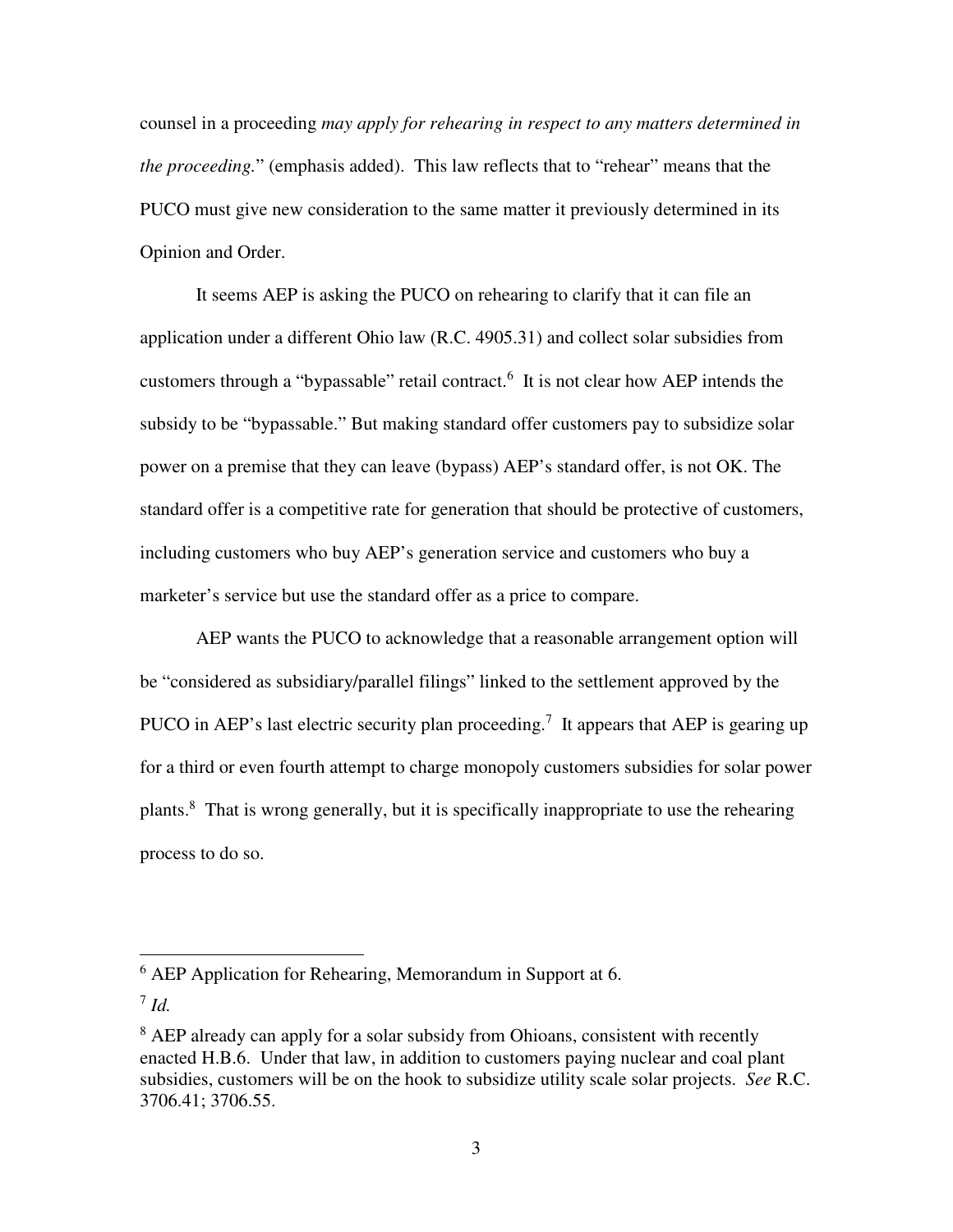AEP's request for the PUCO to rule upon matters not before it in this proceeding

should be denied. These matters were not decided in this proceeding. Indeed, the PUCO

specifically did not allow such issues in this part of the case.<sup>9</sup> And the PUCO does not

issue advisory opinions.  $10$ 

<u>.</u>

The PUCO's observations that AEP wants to clarify were dicta, not holdings of

the PUCO from which rehearing can be sought.

Black's law dictionary defines *dicta* in the following manner:

In general. A statement, remark, or observation. Oralis dictum; a gratuitous or voluntary representation; one which a party is not bound to make. 2 Kent, Comm. 480. Simplex dictum; a mere assertion; an assertion without proof. Bract, fol. 320.The word is generally used as an abbreviated form of obiter dictum, "a remark by the way;" that is, an observation or remark made by a judge in pronouncing an opinion upon a cause, concerning some rule, principle, or application of law, or the solution of a Question suggested by the case at bar, but not necessarily involved in the case or essential to its determination; any statement of the law enunciated by the court merely by way of illustration, argument, analogy, or suggestion. See Railroad Co. v. Schutte,103U. S. 118, 143, 26 L. Ed. 327; In re Woodruff (D. C.) 96 Fed. 317; Hart v. Stribling. 25Fla. 433, 6 South. 455; Buchner v. Railroad Co., 60 Wis. 264, 19 N. W. 56; Rush v. French, 1 Ariz. 99, 25 Pac. 816; State v. Clarke, 3 Nev. 572.Dicta are opinions of a judge which do not embody the resolution or determination of the court, and made without argument, or full consideration of the point, are not the professed deliberate determinations of the judge himself. Obiter dicta are such opinions uttered by the way, not upon the point or question pending, as if turning aside

<sup>9</sup> *In the Matter of the 2018 Long-Term Forecast Report of Ohio Power Company and related Matters*, Case No. 18-501-EL-FOR et al, Entry (Jan. 14, 2019) (deferring certain issues to phase 2, including green tariff issues).

<sup>10</sup> *See, e.g., In the Matter of the Complaint of WorldCom, Inc., AT&T Corp. and Time Warner Telecom of Ohio v. City of Dayton*, Case No. 03-324-AU-PWC, Opinion at ¶4 (Aug. 19, 2003); *Ohio Power*, Case No. 86-01-EL-EFC Entry (Nov. 14, 1986); *Allnet v. Ohio Bell*, Case No. 86-771-TP-CSS, Entry (Nov. 5, 1986); *In re: Worldcom v. Dayton*, Case No. 03-324-AU-PWC, Entry on Rehearing at ¶4 (Aug. 19, 2003).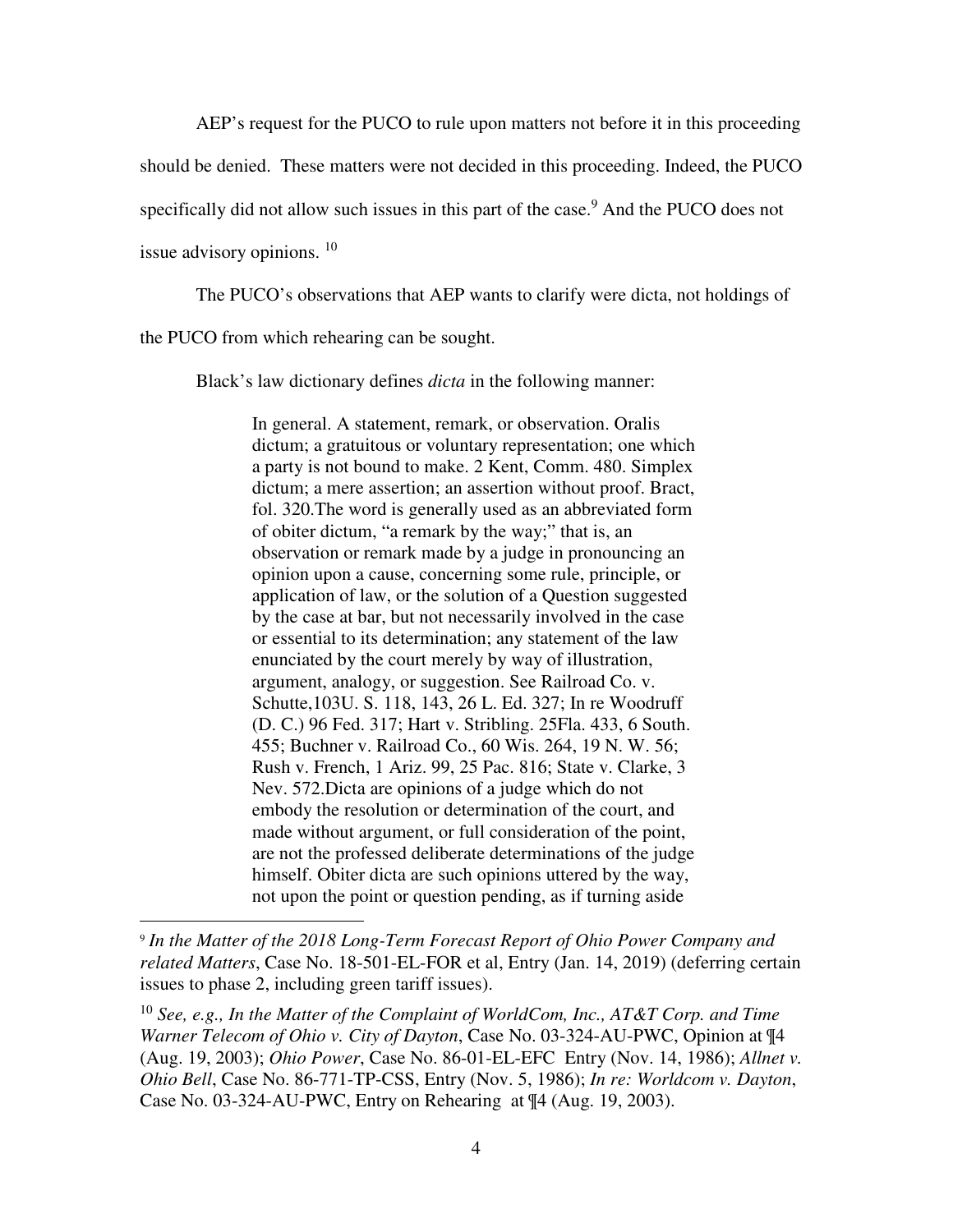for the time from the main topic of the case to collateral subjects, ltohrbach v. Insurance Co.,62 N. Y. 47, 58, 20 Am. Rep. 451.

The PUCO's statement about the legal and regulatory framework to charge customers solar plant subsidies was a gratuitous or voluntary representation by the PUCO. It was also an assertion without proof, concerning law and policy. The PUCO's remark was not essential to its determination that there was no need for the solar power. The PUCO's remark did not embody the resolution or determination of the PUCO and was made without argument. The PUCO's utterance was an opinion not upon the point or question pending. The PUCO has wisely ruled that rehearing does not lie on matters that are dicta. $11$ 

Consistent with the plain language of R.C. 4903.10 and PUCO precedent, AEP's application for rehearing on the PUCO statement is not proper. AEP has not demonstrated that it seeks rehearing on any matter actually determined in the Opinion and Order. The PUCO should deny the application. *See, e*.g., *In the Matter of the Application of Ohio Power Company for Approval of its Energy Efficiency and Peak Demand Reduction Program Portfolio Plan for 2017 through 2020*, Case No. 16-574- EL-POR, Entry on Rehearing (Feb. 8, 2017) (denying application for rehearing by environmental intervenors, related to two sentences that were dicta).

 $\overline{a}$ 

<sup>&</sup>lt;sup>11</sup> In the Matter of the Application of Ohio Bell Telephone Company for Authority to *Amend Certain of its Intrastate Tariffs*, Case No. 84-1435-TP-AIR, Rehearing Entry at ¶27 (Feb. 4, 1986).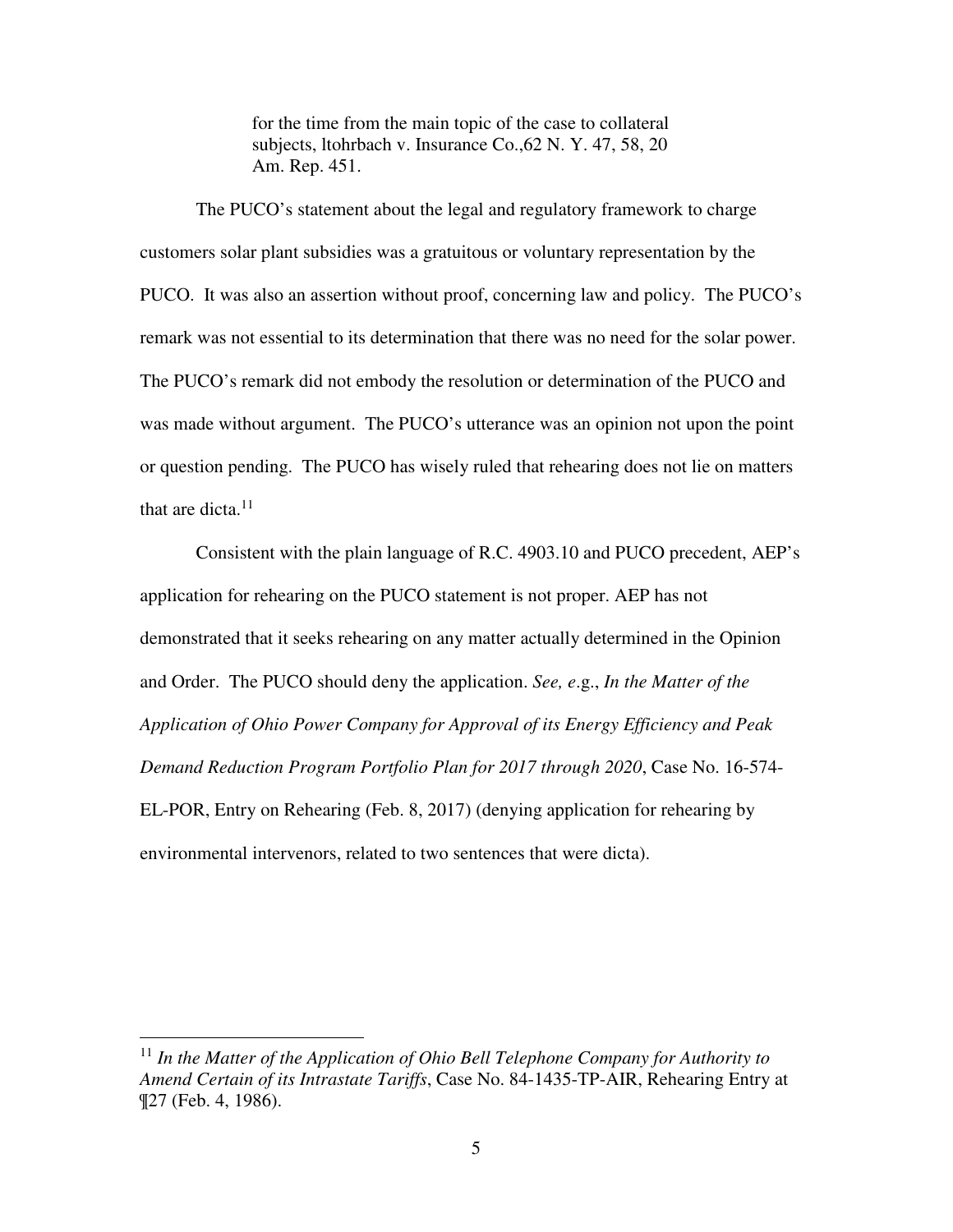## **2. Rehearing to clarify that AEP can collect solar subsidies from customers in other ways should be denied.**

In its application for rehearing, AEP also asks the PUCO to confirm that it can pursue collecting solar subsidies from its customers through two additional ways: (1) through a bypassable green tariff (which has been applied for by AEP but not ruled upon);<sup>12</sup> and (2) through a series of reasonable arrangements that AEP has referenced in a "preliminary filing," with no details). $^{13}$   $^{14}$ 

Because these issues were not ruled upon by the PUCO, there is nothing for the PUCO to "rehear." AEP's rehearing request should be denied as deficient under R.C. 4903.10.

## **B. The PUCO should deny AEP's requests for an advisory ruling on ways AEP can collect more power plant subsidies from its captive customers.**

In its application for rehearing, AEP is asking the PUCO to advise that it can collect solar subsidies from captive customers through two other means: reasonable arrangements and its proposed green power tariff.<sup>15</sup> The PUCO should steer clear of AEP's attempt to lure it into pre-approving economic development arrangements and green tariffs that can result in AEP collecting more solar subsidies from its customers. (It appears that AEP will have access to subsidies for solar power through House Bill 6.)

<u>.</u>

<sup>12</sup> *In the Matter of the Application of Ohio Power to Amend its Tariffs*, Case No. 18-1392- EL-ATA.

<sup>13</sup> *In the Matter of the Application of Ohio Power for Establishment of Renewable Reasonable Arrangements with Multiple Non-Residential Customers*, Case No. 19-2037- EL-AEC.

 $14$  AEP Application for Rehearing, Memorandum in Support at 6.

<sup>&</sup>lt;sup>15</sup> AEP Application for Rehearing, Memorandum in Support at 6.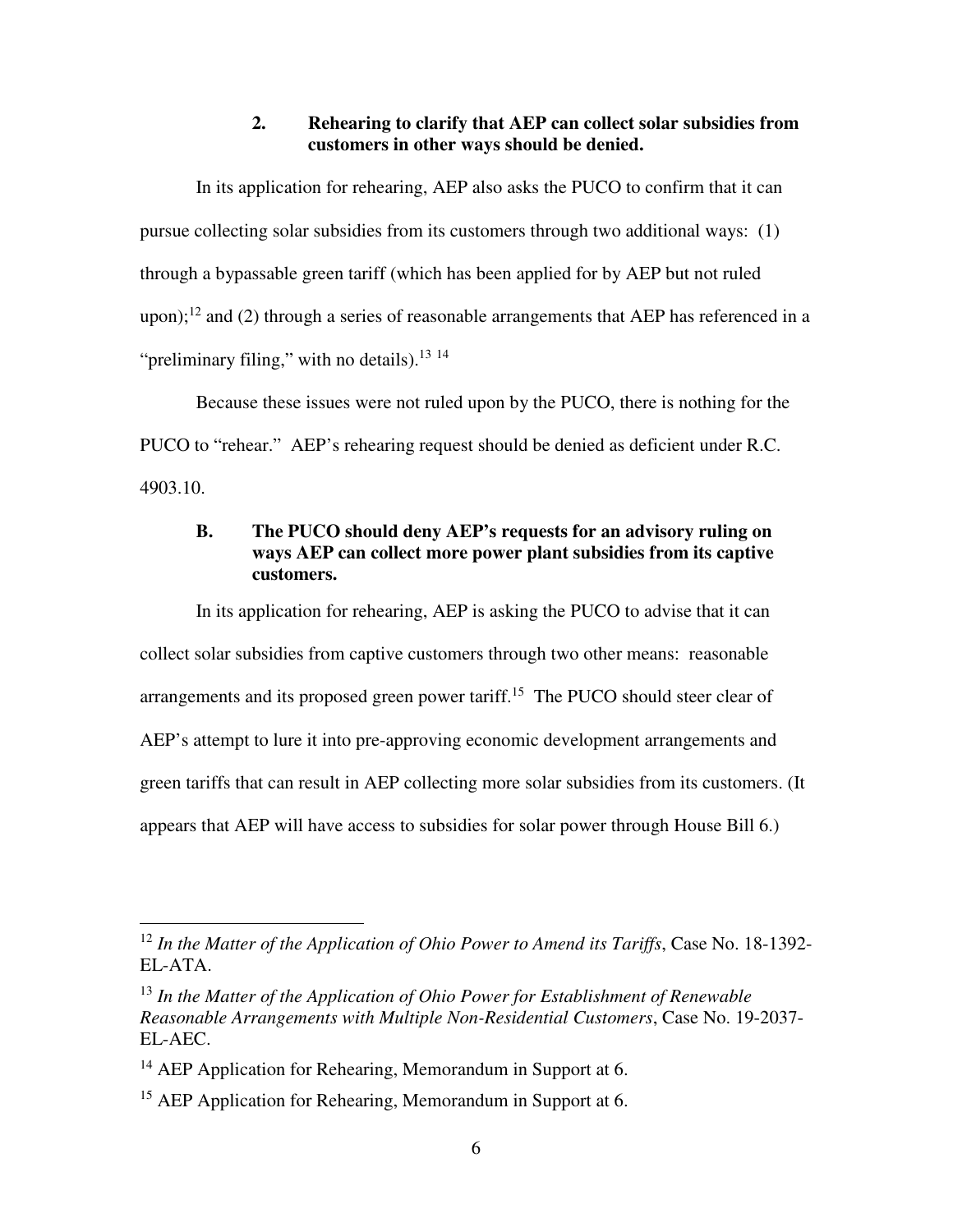AEP is no stranger to power plant subsidies. AEP already charges its consumers to subsidize uneconomic coal plants.<sup>16</sup> AEP also has a history of charging hundreds of millions of dollars for consumer subsidies of economic development arrangements.<sup>17</sup> Under so-called "reasonable" arrangements, monopolies like AEP make deals with certain consumers for discounted electric rates that are subsidized by other customers. And the green power tariff option AEP wants to pursue (separately filed as Case No. 18- 1392-EL-ATA) could also require non-participating monopoly customers to subsidize other customers who want solar power.

The PUCO should decline to issue an advisory ruling to AEP on the power plant subsidy issues, consistent with its general policy against issuing advisory opinions.<sup>18</sup> Instead, the PUCO should address these issues in the two cases already pending with the PUCO, after a full record is developed in those cases. Doing so would be consistent with the PUCO's responsibility under Ohio law to base its decision on findings of fact derived from a fully developed record in the proceeding. *See* R.C. 4903.09.

Both the green tariff case and the reasonable arrangement case are not ripe for PUCO review. To date, in its economic development case (Case No. 19-2037-EL-AEC), AEP has provided no details about the "reasonable arrangements." AEP merely claims that there will be future applications that will request the PUCO to approve individual

<u>.</u>

<sup>&</sup>lt;sup>16</sup> Since January 1, 2017 through August 31, 2019, AEP customers have paid approximately \$72 million in OVEC coal plant subsidies.

<sup>&</sup>lt;sup>17</sup> Since 2009, AEP customers have paid over \$400 million to subsidize AEP's economic development arrangements with mercantile customers.

<sup>18</sup> *See, e.g., In the Matter of the Complaint of WorldCom, Inc., AT&T Corp. and Time Warner Telecom of Ohio v. City of Dayton*, Case No. 03-324-AU-PWC, Opinion at ¶4 (Aug. 19, 2003); *Ohio Power*, Case No. 86-01-EL-EFC Entry (Nov. 14, 1986); *Allnet v. Ohio Bell*, Case No. 86-771-TP-CSS, Entry (Nov. 5, 1986); *In re: Worldcom v. Dayton*, Case No. 03-324-AU-PWC, Entry on Rehearing at ¶4 (Aug. 19, 2003).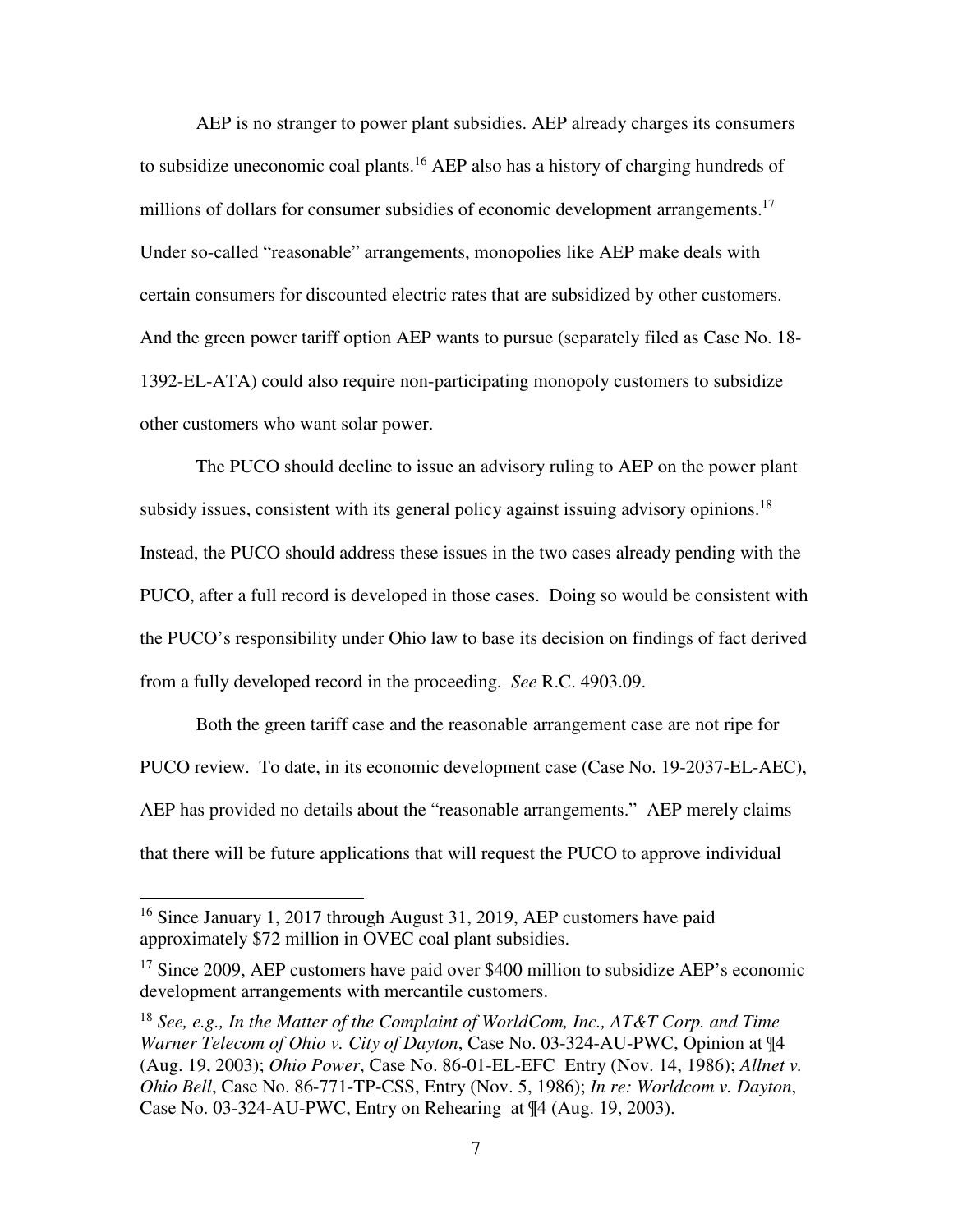arrangements with non-residential customers. <sup>19</sup> Likewise, AEP's green tariff filing has not been vetted due to the PUCO ruling designating it as a phase 2 issue, ironically at the request of AEP.<sup>20</sup> Moreover, the PUCO's Opinion and Order deemed phase 2 of this proceeding not necessary because the threshold phase 1 issue -- requiring a demonstration of need for the solar facilities -- had not been met.<sup>21</sup>

The PUCO decided this case based on the record developed, consistent with its duties and responsibilities under R.C. 4903.09. The PUCO should decline to speculate on what it may or may not do when presented with specific circumstances, such as individual reasonable arrangements, in the future. *See, e.g. In the Matter of the Complaint of the Office of Consumers' Counsel v. Western Reserve Telephone Company*, Case No. 92-1525-TP-CSS, Entry on Rehearing at 3 (May 18, 1994). AEP's request for an advisory opinion (and a clarification) should be denied.

#### **III. CONCLUSION**

-

Renewable energy is a good thing. But that good thing can and should be supplied to consumers through the competitive market (which AEP corporate can do via its

<sup>&</sup>lt;sup>19</sup> In the Matter of the Application of Ohio Power Company for Establishment of *Renewable Reasonable Arrangements with Multiple Non-Residential Customers*, Case No. 19-2037-EL-AEC, Application at ¶6 (Nov. 15, 2019).

<sup>20</sup> *In the Matter of the 2018 Long-Term Forecast Report of Ohio Power Company and related Matters*, Case No. 18-501-EL-FOR et al, AEP Motion to Strike (Jan. 7, 2019).

<sup>21</sup> *In the Matter of the 2018 Long-Term Forecast Report of Ohio Power Company and related Matters*, Case No. 18-501-EL-FOR et al, Opinion and Order at ¶128 (Nov. 21, 2019).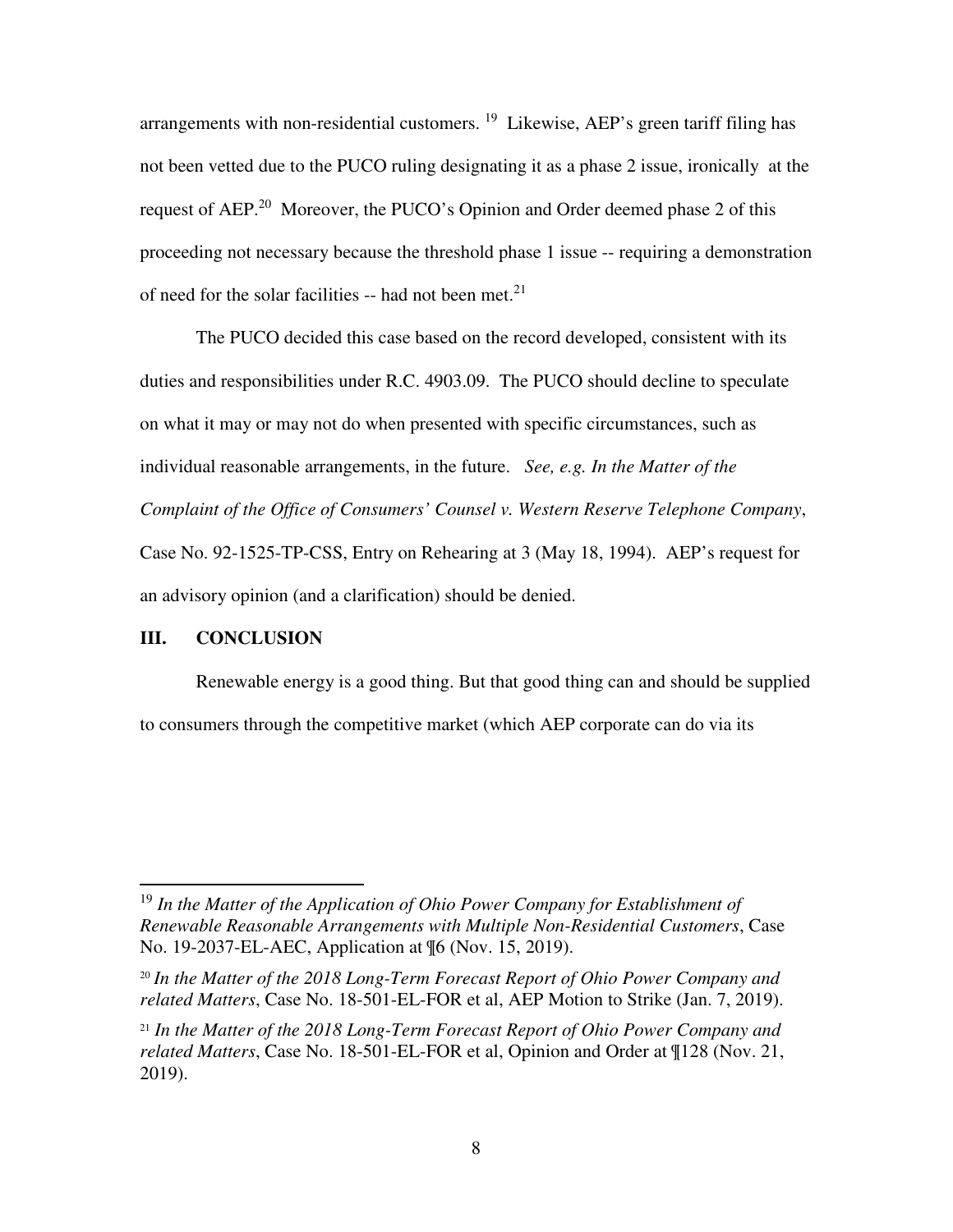competitive non-monopoly affiliates).<sup>22</sup> We hope that is where AEP is heading now, but its filing creates concern.

In the market, risks for competitive services should be borne by investors and not by a monopoly's captive customers under state regulation. In Ohio's 1999 deregulation law, the vision is for delivering lower prices and greater innovation to millions of Ohioans through power plant competition. Let's try that for the benefit of Ohioans.

Ohio law precludes granting AEP's application for rehearing. The rulings AEP seeks are not related to any matters determined by the PUCO in this proceeding and thus fail to meet the rehearing requirements of Ohio law. Additionally, AEP asks for advisory rulings that the PUCO generally does not issue. The correct course for the PUCO to follow is to deny AEP's application and instead consider the issues AEP raises, if even appropriate, after there is a fully developed record in AEP's other pending cases.

 $\overline{a}$ 

*<sup>22</sup> See, e.g., In the Matter of the 2018 Long-Term Forecast Report of Ohio Power Company and Related Matters*, Opinion and Order at ¶126 (Nov. 21, 2019).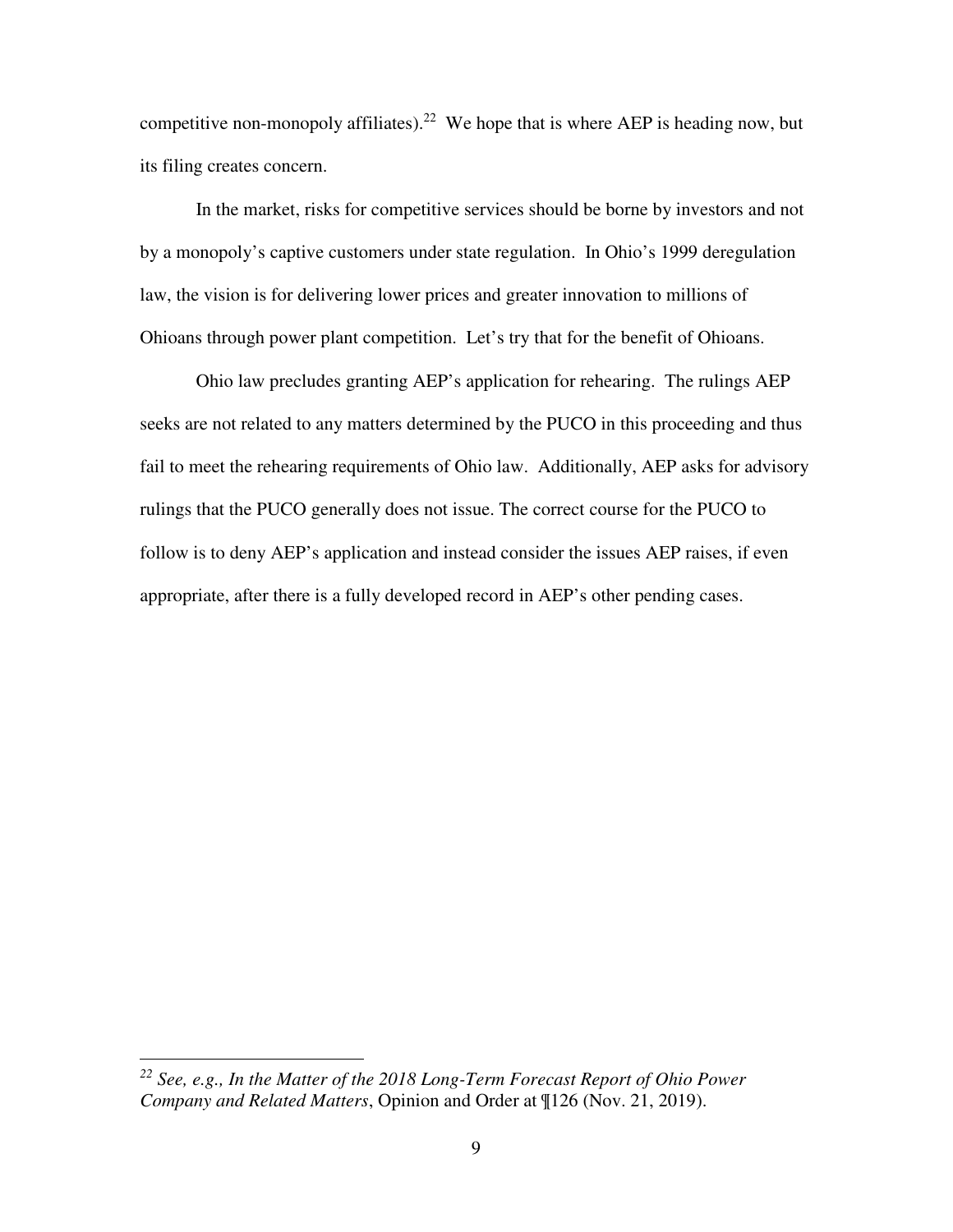Respectfully submitted,

Bruce Weston (0016973) Ohio Consumers' Counsel

*/s/ Maureen R. Willis*  Maureen R. Willis (0020847) Counsel of Record William J. Michael (0070921) Christopher Healey (0086027) Assistant Consumers' Counsel

## **Office of the Ohio Consumers' Counsel**

65 East State Street, 7th Floor Columbus, Ohio 43215 Telephone [Willis]: (614) 466-9567 Telephone [Michael]: (614) 466-1291 Telephone [Healey]: (614) 466-9571 Maureen.willis@occ.ohio.gov William.michael@occ.ohio.gov Christopher.healey@occ.ohio.gov (Willing to accept service by e-mail)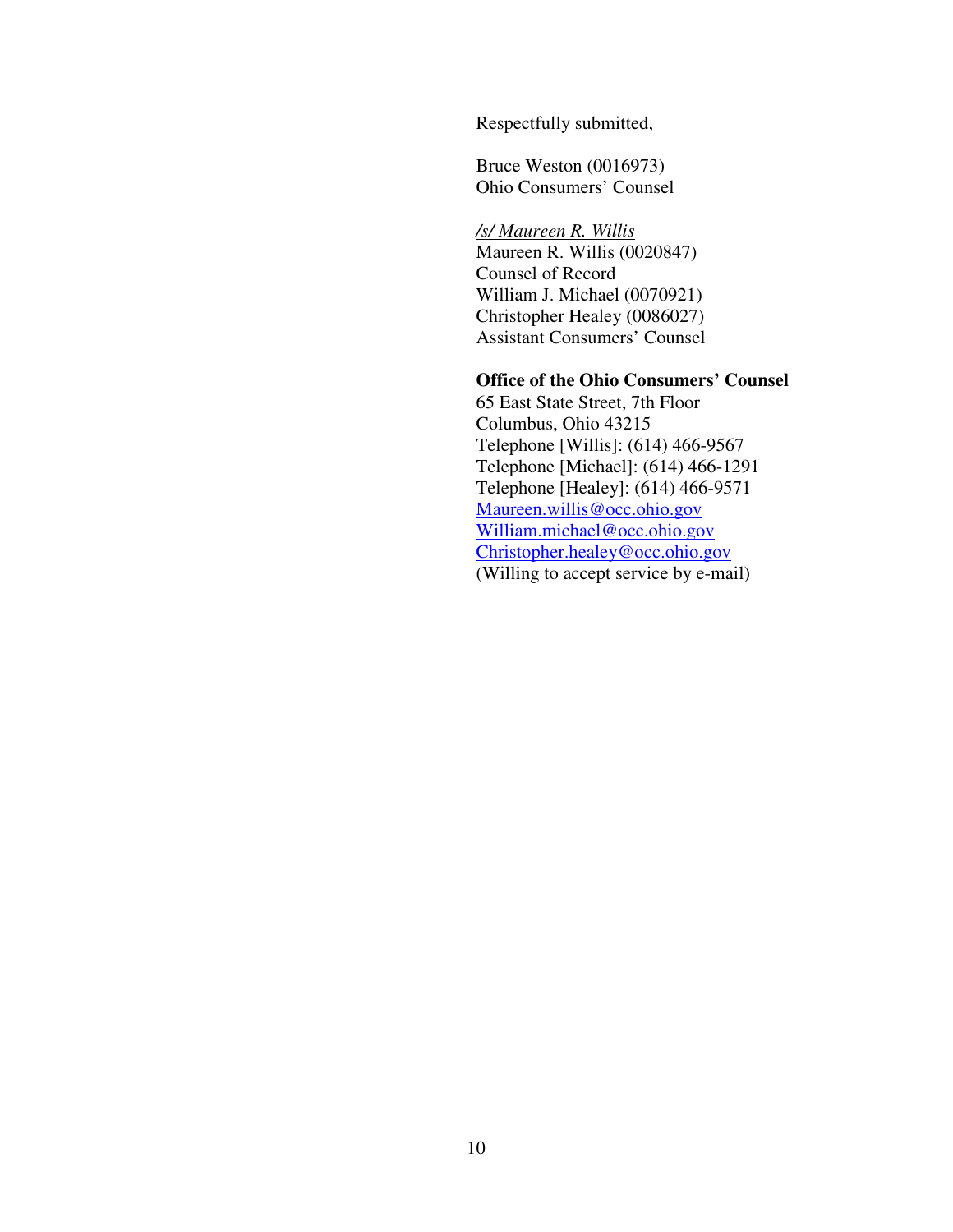### **CERTIFICATE OF SERVICE**

I hereby certify that a copy of this Memorandum Contra was served on the

persons stated below via electronic transmission this 2<sup>nd</sup> day of January 2020.

*/s/ Maureen R. Willis*  Maureen R. Willis Assistant Consumers' Counsel

The PUCO's e-filing system will electronically serve notice of the filing of this document on the following parties:

## **SERVICE LIST**

Thomas.mcnamee@ohioattorneygeneral.gov kboehm@BKLlawfirm.com jkylercohn@BKLlawfirm.com mpritchard@mwncmh.com paul@carpenterlipps.com Bojko@carpenterlipps.com mleppla@theOEC.org jstock@beneschlaw.com jrego@beneschlaw.com dparram@bricker.com mdortch@kravitzllc.com cpirik@dickinsonwright.com todonnell@dickinsonwright.com wvorys@dickinsonwright.com cluse@dickinsonwright.com msilberman@beneschlaw.com

## Attorney Examiners

Sarah.parrot@puco.ohio.gov Greta.see@puco.ohio.gov

stnourse@aep.com cmblend@aep.com tony.mendoza@sierraclub.org rsahli@columbus.rr.com cmooney@ohiopartners.org mnugent@igsenergy.com joliker@igsenergy.com rdove@keglerbrown.com whitt@whitt-sturtevant.com fykes@whitt-sturtevant mjsettineri@vorys.com glpetrucci@vorys.com ktreadway@oneenergyllc.com dborchers@bricker.com tdougherty@theoec.org ctavenor@theoec.org